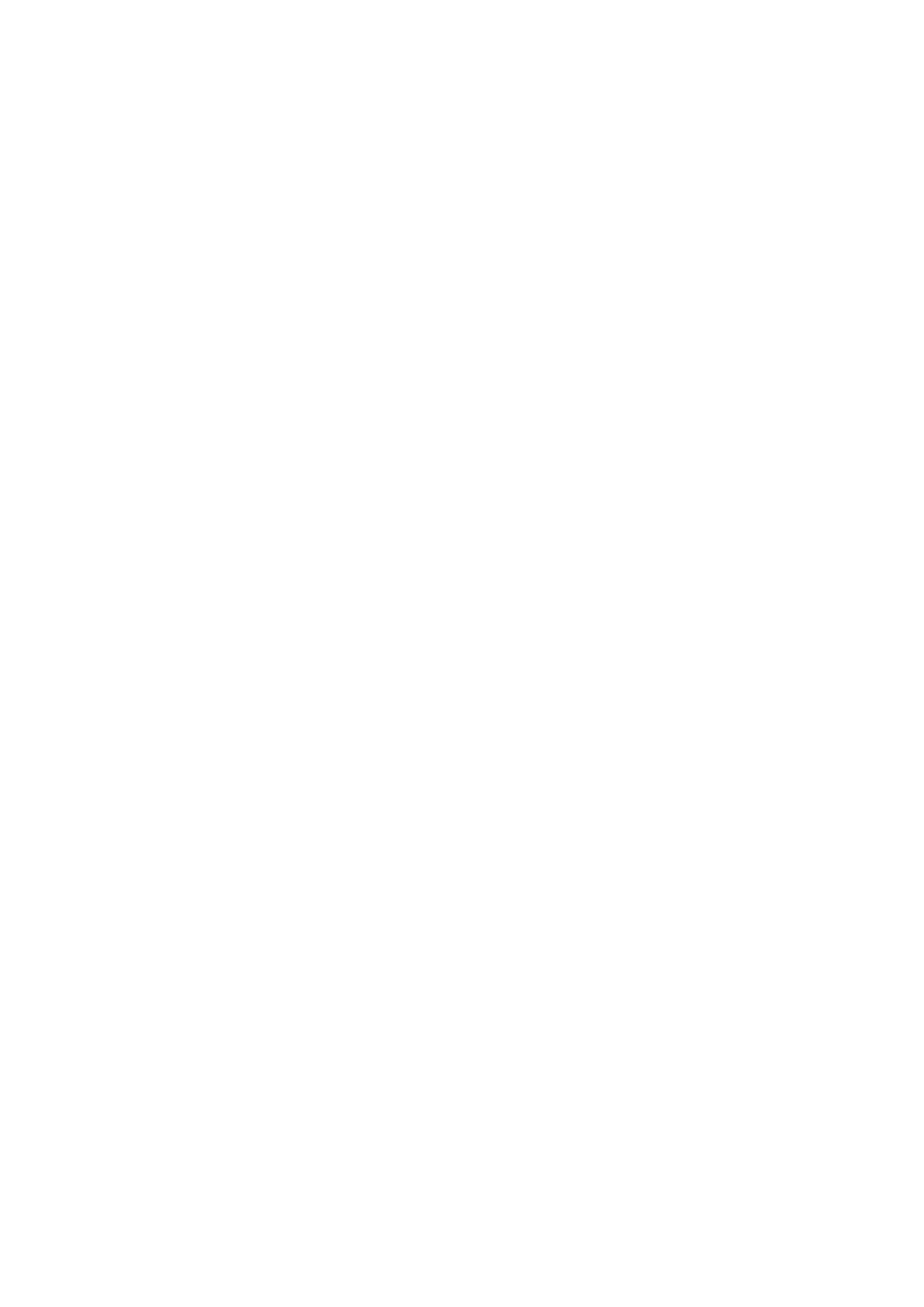## **Policy for the More Able, Gifted and Talented Pupil.**

## **Introduction**

This document is a statement of the aims, principles and strategies for the provision for the very able, gifted and talented child at Queens Drive Infant School.

## **Aims and Principles**

Pupils with high ability share the same statutory entitlement as all other pupils at Queens Drive Infant School to a broad and balanced curriculum which is relevant to their needs.

Our school will have, at any time, a number of extremely able, talented or gifted pupils, some of whom may perform at a level that well exceeds the level of others in their class or that expected in their age group. This may be in one or more areas of learning.

We believe that provision is generally most effective when it is made within the classroom, through a stimulated, differentiated curriculum. We also recognise that in some cases support may be required outside the classroom.

The aim of this document is to create a climate of learning throughout the school for the gifted and talented. This is achieved through

- providing agreed definitions for gifted and talented and clear ways of identification.
- Ways of meeting the needs of these children
- promoting staff, parent and governor awareness
- working in partnership with parents/carers to help promote children's learning and development
- appointing a gifted and talented lead teacher
- continue staff training to fulfil 'classroom quality standards'

### **Definitions**

**An able child** is one who achieves, or has the ability to achieve, at a level significantly in advance of the peer group. This may be in all areas of the curriculum or in a limited range.

**A gifted child** is one who is in the top 5 -10% of the pupil population of the school or class group who has the capacity for or demonstrates high levels of performance in an academic area.

**A talented child** is one who is in the top 5-10% of the pupil population of the school or class group with a specific ability in a non-academic area:

- **Physical talent** sports, games, skill;
- **Visual/Performing ability** dance, movement, drama;
- 
- 
- **Mechanical Ingenuity** construction, object assembly, systematic working solutions;
- **Outstanding Leadership** organiser, team leader/ member, sound judgements;
- **Social Awareness** sensitivity, empathy, carer
- 
- **Creativity Creativity Creativity Creativity Creativity Creativity Creativity Creativity Creativity Creativity Creativity Creativity Creativity Creativity Creativity Creativity Creativity**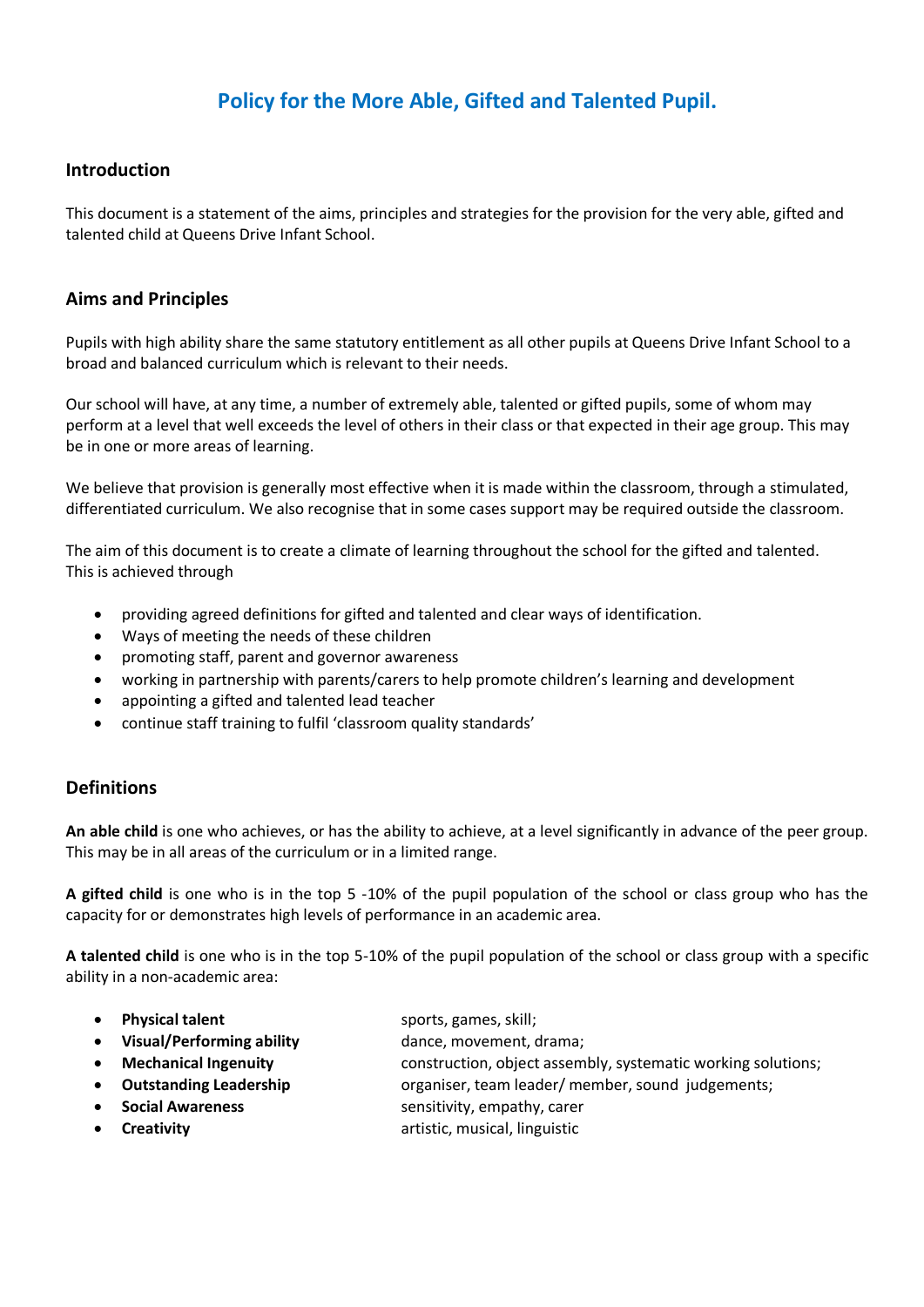## **Identification**

Before identifying a child in a particular area, we aim to ensure that all children have an opportunity to learn and succeed in this area. This makes the identification process fair. The school recognises that the identification for gifted and talented refers to the current level of performance. Meaning that 'at this time the child is showing ability in a particular area'. The school recognise this ability and will try and foster this ability where possible. Identification does not mean that in another year or at another school the child would be identified.

This may come through one or more of the following;

- Teacher nomination
- Parental/carer nomination
- Peer nomination or self nomination
- Assessment results
- Specialist teacher nomination
- Baseline assessment taken in reception
- observations

## **Procedures**

If a child is identified as gifted and talented they will be put on the register. The register will be reviewed termly. The child will be given a ChIP (challenging individual programme) where by it can be noted how the child's needs are being provided for.

Parents will be kept informed at each parents evening and where necessary.

Specialist advice may be appropriate and guidance may be sort to aid planning in order to meet the needs of the pupil.

It should be noted some talented/gifted pupils may be missed if they display the following and this can manifest in disruptive behaviour. (under-achievers)

- Is quiet
- Work is untidy
- Is using English as a second language
- Is immature
- Is slow to read/write
- Is untidy or lethargic
- Is over active or withdrawn
- Does not perform well in tests
- Appears bored or distracted
- Shows little confidence in self
- Is clumsy
- Shows little interest in improving performance
- Avoids work which requires concentration

## **Provision for the Gifted and talented**

All pupils at Queens Drive Infant School work on activities and tasks that have been differentiated to meet particular needs. Opportunities for extension and enrichment are built into our schemes of work.

- Maintain an ethos where it is ok to be bright
- Maintain the ethos that it is ok to make mistakes and show ways of handling failure in other areas they may find difficult